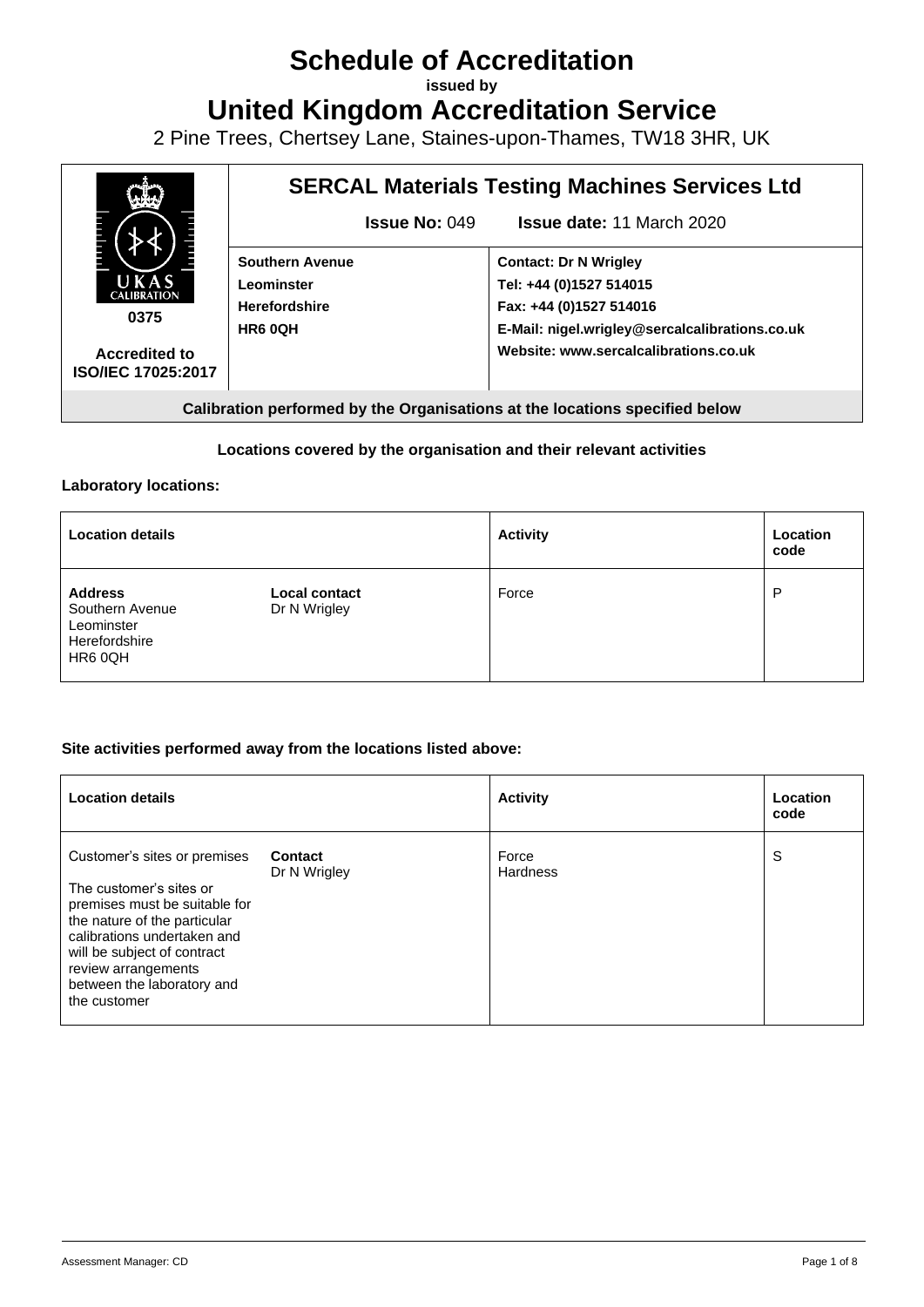

### **Schedule of Accreditation issued by United Kingdom Accreditation Service**

2 Pine Trees, Chertsey Lane, Staines -upon -Thames, TW18 3HR, UK

# **SERCAL Materials Testing Machines Services Ltd**

**Issue No:** 049 **Issue date:** 11 March 2020

**Calibration performed by the Organisation at the locations specified**

#### DETAIL OF ACCREDITATION

| <b>Measured Quantity</b><br>Instrument or Gauge                                                             | Range                                                                                                  | Calibration and<br>Measurement<br>Capability (CMC)<br>Expressed as an<br>Expanded<br>Uncertainty $(k=2)$ | Remarks                                                                                                                           | Location<br>Code |
|-------------------------------------------------------------------------------------------------------------|--------------------------------------------------------------------------------------------------------|----------------------------------------------------------------------------------------------------------|-----------------------------------------------------------------------------------------------------------------------------------|------------------|
| <b>FORCE</b>                                                                                                |                                                                                                        |                                                                                                          | <b>NOTES</b>                                                                                                                      |                  |
| UNIVERSAL MATERIALS TESTING MACHINES                                                                        |                                                                                                        |                                                                                                          | 1. Calibration also<br>includes the alignment                                                                                     | S                |
| Verification and calibration of<br>the force measuring system by<br>force proving instruments in<br>tension | 25 N to 600 kN<br>for Class 0.5, 1, 2 and 3 machines<br>to BS EN ISO 7500-1:2018                       | 0.20%                                                                                                    | and restraint of the<br>upper machine platen<br>required by BS EN<br>12390-4:2000.                                                |                  |
|                                                                                                             | From 50 N up to 2000 kN for<br>Class 1, 2 and 3 machines to<br>BS EN ISO 7500-1:2018 and<br>ASTM E4-16 | 0.32%                                                                                                    | 2 The indirect<br>verification shall be in<br>accordance with the<br>requirements of                                              |                  |
| Verification and calibration of<br>the force measuring system by<br>force proving instruments in            | 5 N to 600 kN<br>for Class 0.5, 1, 2 and 3 machines<br>to BS EN ISO 7500-1:2018                        | 0.20%                                                                                                    | BS EN ISO 6508-2:2015<br>and ASTM E18-17.<br>3 The indirect                                                                       |                  |
| compression                                                                                                 | 5 N to 16.5 MN<br>for Class 1, 2 and 3 machines to<br>BS EN ISO 7500-1:2018 and<br>ASTM E4-16          | 0.32%                                                                                                    | verification shall be in<br>accordance with the<br>requirements of<br>BS EN ISO 6506-2:2014<br>ASTM E10-17.                       |                  |
| Verification and calibration of<br>the force measuring system by<br>calibrated masses in tension            | 0.01 N to 1000 N<br>for Class 0.5, 1, 2 and 3 machines<br>to BS EN ISO 7500-1:2018 and<br>ASTM E4-16   | 0.10%                                                                                                    | 4 The indirect<br>verification shall be in<br>accordance with the<br>requirements of<br>BS EN ISO 6507-2:2005<br>and ASTM E92-17. |                  |
| Verification and calibration of<br>the force measuring system by<br>calibrated masses in<br>compression     | 0.01 N to 1000 N<br>for Class 0.5, 1, 2 and 3 machines<br>to BS EN ISO 7500-1:2018 and<br>ASTM E4-16   | 0.10%                                                                                                    |                                                                                                                                   |                  |
| <b>FORCE MEASURING DEVICES</b>                                                                              |                                                                                                        |                                                                                                          |                                                                                                                                   | P                |
| Calibration of force measuring<br>devices, eg, strain gauged                                                | From 0.1 N up to1 0000 N                                                                               | 0.10%                                                                                                    |                                                                                                                                   |                  |
| load cells and load measuring<br>rings (but excluding proving<br>devices in) Tension and<br>Compression     | From 500 N up to 500 kN                                                                                | 0.41%                                                                                                    |                                                                                                                                   |                  |
| COMPRESSION TESTING MACHINES FOR CONCRETE                                                                   |                                                                                                        |                                                                                                          |                                                                                                                                   | S                |
| Verification of concrete testing<br>machines by proving devices<br>in Compression                           | 100 kN to 16.5 MN<br>for Class 1, 2 and 3 machines to<br>BS EN ISO 7500-1:2018                         | 0.32%<br>See note 1                                                                                      |                                                                                                                                   |                  |
| Rate of application of force<br>(Pacer rate)                                                                | As BS EN 12390-2:2000<br>3 kN/min to 1300 kN/min                                                       | 2.25%                                                                                                    |                                                                                                                                   |                  |
| Flatness of platens and<br>spacing blocks                                                                   | As BS EN 12390-4:2000<br>40 mm to 300 mm                                                               | $0.010$ mm                                                                                               |                                                                                                                                   |                  |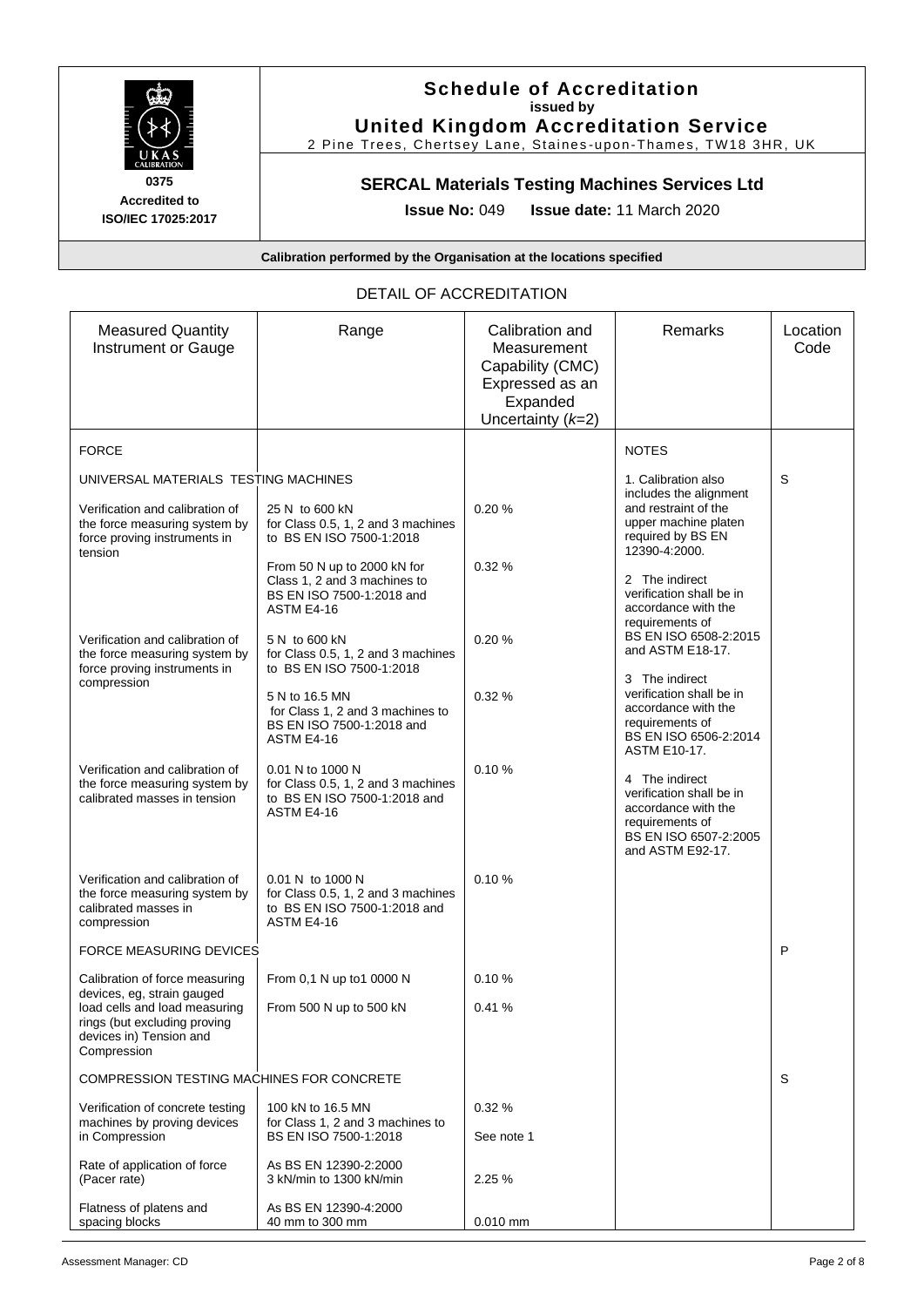

### **Schedule of Accreditation issued by United Kingdom Accreditation Service**

2 Pine Trees, Chertsey Lane, Staines -upon -Thames, TW18 3HR, UK

# **SERCAL Materials Testing Machines Services Ltd**

**Issue No:** 049 **Issue date:** 11 March 2020

| <b>Measured Quantity</b><br>Instrument or Gauge                        | Range                                                                                                | Calibration and<br>Measurement<br>Capability (CMC)<br>Expressed as an<br>Expanded<br>Uncertainty $(k=2)$ | Remarks | Location<br>Code |
|------------------------------------------------------------------------|------------------------------------------------------------------------------------------------------|----------------------------------------------------------------------------------------------------------|---------|------------------|
| <b>TENSION CREEP TESTING MACHINES</b>                                  |                                                                                                      |                                                                                                          |         | S                |
| Verification of the applied load<br>using force proving<br>instruments | 25 N to 500 kN<br>for Class 0.5, 1 and 2 machines to<br>BS EN ISO 7500-2:2006 and<br>ASTM E4-16      | 0.20%                                                                                                    |         |                  |
| Verification of the applied load<br>using masses                       | 0.01 N to 1000 N<br>for Class 0.5, 1 and 2 machines<br>to<br>BS EN ISO 7500-2:2006 and<br>ASTM E4-16 | 0.10%                                                                                                    |         |                  |
| <b>LENGTH</b>                                                          |                                                                                                      |                                                                                                          |         | S                |
| <b>Extensometers</b>                                                   | As BS EN ISO 9513:2012 for the<br>following classes and gauge<br>lengths:                            |                                                                                                          |         |                  |
|                                                                        | Class 0.2 from 25 mm<br>Class 0.5 from 10 mm<br>Class 1 from 5 mm<br>Class 2 from 5 mm               |                                                                                                          |         |                  |
|                                                                        | As ASTM:E83-16 for the<br>following classes and gauge<br>lengths:                                    |                                                                                                          |         |                  |
|                                                                        | B-1 from 20 mm<br>B-2 from 10 mm<br>C from 5 mm                                                      |                                                                                                          |         |                  |
|                                                                        | Displacements<br>0.005 mm to 50 mm                                                                   | 2.4 $\mu$ m per mm                                                                                       |         |                  |
| Long Travel Extensometry                                               | As BS EN ISO 5893:2019<br>Displacements<br>3 mm to 600 mm                                            | $0.015$ mm + 0.2 mm/m                                                                                    |         |                  |
| Crosshead Rate                                                         | Timed between<br>30 seconds and 10 minutes                                                           | 0.15 seconds                                                                                             |         |                  |
| Testing machine<br>crosshead displacement and<br>actuator displacement | 1 mm to 1200 mm                                                                                      | $0.011$ mm +<br>(0.13 mm per metre)                                                                      |         |                  |
| TORSION TESTING MACHINES                                               |                                                                                                      |                                                                                                          |         | S                |
| Torque                                                                 | 4 N.m to 5000 N.m                                                                                    | 0.43%                                                                                                    |         |                  |
| Angle                                                                  | 0 <sup>0</sup> to 360 <sup>o</sup>                                                                   | $0.25^{\circ}$                                                                                           |         |                  |
|                                                                        |                                                                                                      |                                                                                                          |         |                  |
|                                                                        |                                                                                                      |                                                                                                          |         |                  |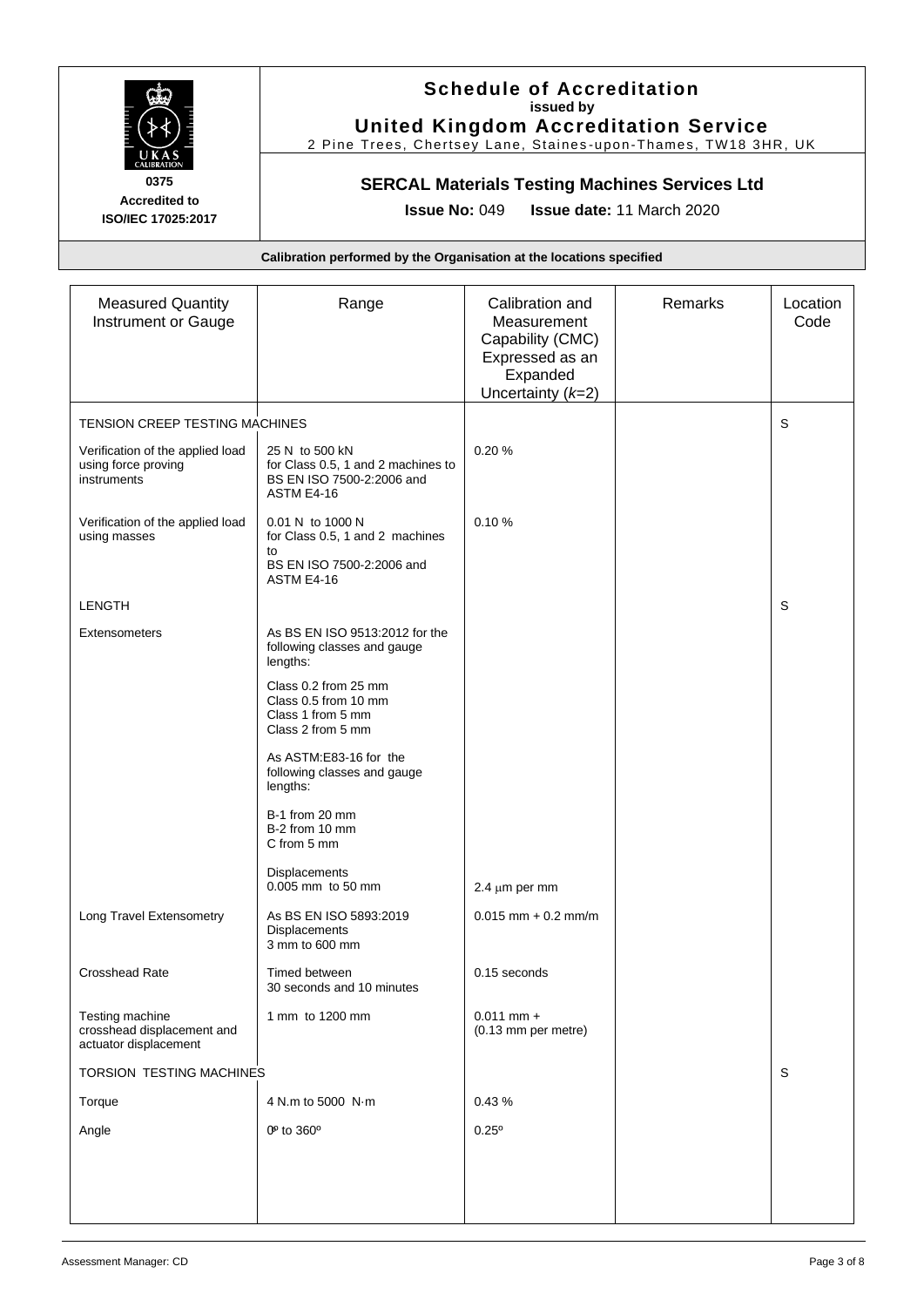

### **Schedule of Accreditation issued by United Kingdom Accreditation Service**

2 Pine Trees, Chertsey Lane, Staines -upon -Thames, TW18 3HR, UK

# **SERCAL Materials Testing Machines Services Ltd**

**Issue No:** 049 **Issue date:** 11 March 2020

| <b>Measured Quantity</b><br>Instrument or Gauge                          | Range                                                                                  | Calibration and<br>Measurement<br>Capability (CMC)<br>Expressed as an<br>Expanded<br>Uncertainty $(k=2)$ | Remarks    | Location<br>Code |
|--------------------------------------------------------------------------|----------------------------------------------------------------------------------------|----------------------------------------------------------------------------------------------------------|------------|------------------|
| <b>IMPACT TESTING</b><br><b>MACHINES</b>                                 |                                                                                        |                                                                                                          |            | $\mathbb S$      |
| Charpy                                                                   | Absorbed Energy (joules)<br>1 J to 600 J<br>BS EN ISO 148-2:2016<br><b>ASTM E23-18</b> | 0.70J                                                                                                    |            |                  |
| Izod                                                                     | BS 131: Part 4: 1972                                                                   |                                                                                                          |            |                  |
| Plastics                                                                 | BS ISO 13802:2015                                                                      | 0.11J                                                                                                    |            |                  |
| VERIFICATION OF HARDNESS TESTING MACHINES                                |                                                                                        |                                                                                                          |            | $\mathsf S$      |
| Indirect verification of<br>Rockwell Hardness Testing<br><b>Machines</b> | Rockwell scales:<br>A, B, C, D, E, F, G, H, K, N and T<br><b>HRA Scale</b><br>80 to 85 | 0.15 HRA                                                                                                 | See Note 2 |                  |
|                                                                          | 70 to 79<br>60 to 69                                                                   | 0.16 HRA<br>0.28 HRA                                                                                     |            |                  |
|                                                                          | <b>HRB Scale</b><br>80<br>51 to 79<br>10 to 50                                         | 0.42 HRB<br>0.87 HRB<br>1.36 HRB                                                                         |            |                  |
|                                                                          | <b>HRC</b> Scale<br>60 to 70<br>40 to 59<br>20 to 39                                   | 0.31 HRC<br>0.32 HRC<br>0.37 HRC                                                                         |            |                  |
|                                                                          | <b>HRD Scale</b><br>70 to 80<br>50 to 69<br>40 to 49                                   | 0.17 HRD<br>0.25 HRD<br>0.27 HRD                                                                         |            |                  |
|                                                                          | <b>HRE</b> Scale<br>89<br>75 to 88<br>65 to 87                                         | 0.54 HRE<br>0.54 HRE<br>0.54 HRE                                                                         |            |                  |
|                                                                          | <b>HRF</b> Scale<br>87<br>70 to 86<br>40 to 69                                         | 0.40 HRF<br>0.40 HRF<br>0.54 HRF                                                                         |            |                  |
|                                                                          | <b>HRG Scale</b><br>80<br>40 to 79<br>10 to 39                                         | 0.30 HRG<br>0.30 HRG<br>0.76 HRG                                                                         |            |                  |
|                                                                          | <b>HRH Scale</b><br>90<br>80 to 89<br>60 to 79                                         | 0.40 HRH<br>0.40 HRH<br>0.68 HRH                                                                         |            |                  |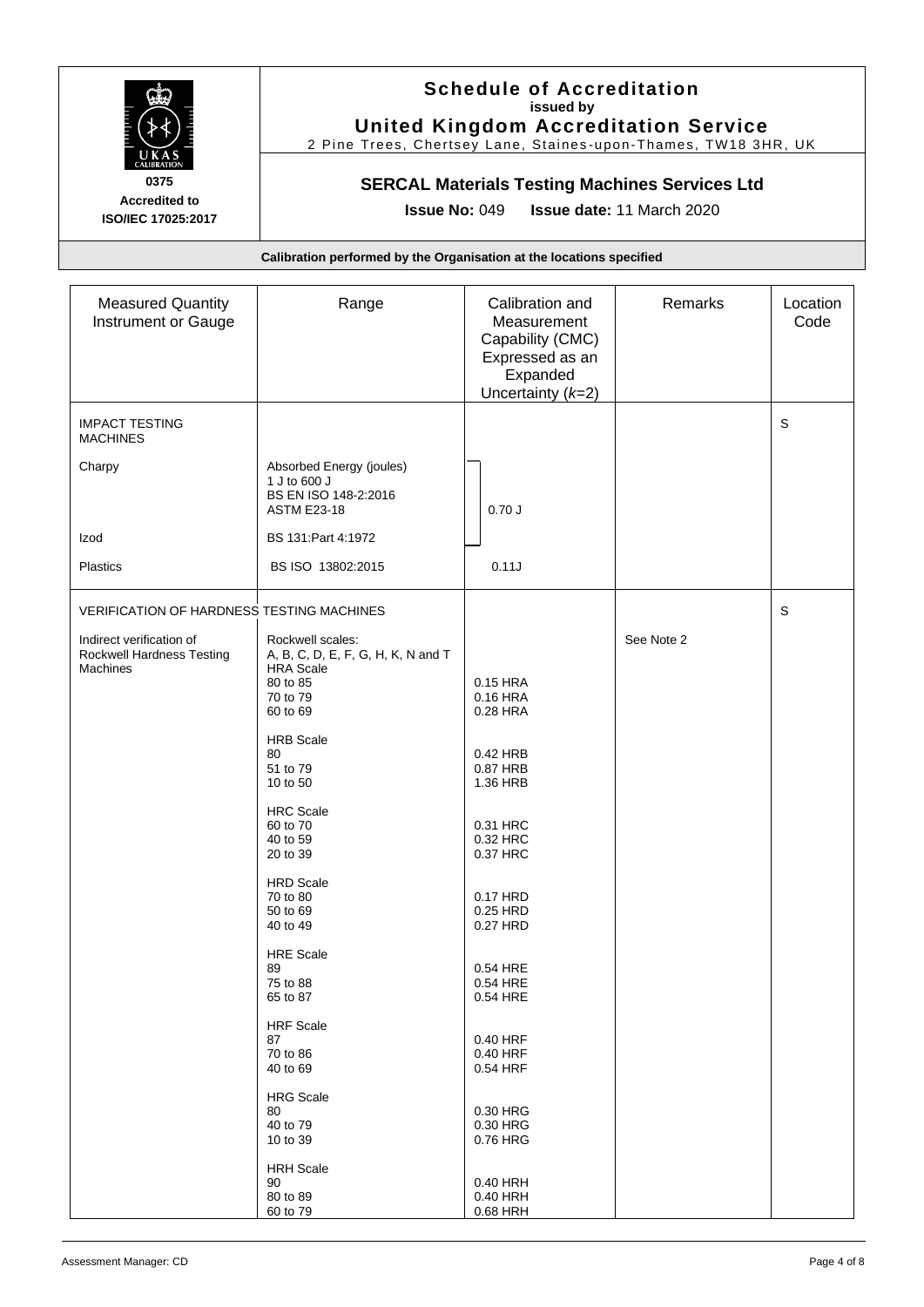

### **Schedule of Accreditation issued by United Kingdom Accreditation Service**

2 Pine Trees, Chertsey Lane, Staines -upon -Thames, TW18 3HR, UK

# **SERCAL Materials Testing Machines Services Ltd**

**Issue No:** 049 **Issue date:** 11 March 2020

| <b>Measured Quantity</b><br>Instrument or Gauge                            | Range                                                  | Calibration and<br>Measurement<br>Capability (CMC)<br>Expressed as an<br>Expanded<br>Uncertainty $(k=2)$ | Remarks    | Location<br>Code |
|----------------------------------------------------------------------------|--------------------------------------------------------|----------------------------------------------------------------------------------------------------------|------------|------------------|
| VERIFICATION OF HARDNESS TESTING MACHINES                                  |                                                        |                                                                                                          |            |                  |
|                                                                            |                                                        |                                                                                                          |            |                  |
| Indirect verification of<br>Rockwell Hardness Testing<br>Machines (cont'd) | Rockwell scales:<br><b>HRK Scale</b><br>70<br>30 to 69 | 0.40 HRK<br>0.40 HRK                                                                                     | See Note 2 |                  |
|                                                                            | 10 to 29                                               | 0.64 HRK                                                                                                 |            |                  |
|                                                                            | <b>HR45N Scale</b>                                     |                                                                                                          |            |                  |
|                                                                            | 67 to 75<br>50 to 66                                   | 0.18 HR45N<br>0.21 HR45N                                                                                 |            |                  |
|                                                                            | 10 to 49                                               | 0.43 HR45N                                                                                               |            |                  |
|                                                                            | <b>HR45T Scale</b>                                     |                                                                                                          |            |                  |
|                                                                            | 50 to 75                                               | 0.40 HR45T                                                                                               |            |                  |
|                                                                            | 40 to 49                                               | 0.40 HR45T                                                                                               |            |                  |
|                                                                            | 10 to 39                                               | 0.73 HR45T                                                                                               |            |                  |
|                                                                            | HR30N Scale                                            |                                                                                                          |            |                  |
|                                                                            | 77 to 85<br>60 to 76                                   | 0.27 HR30N<br>0.27 HR30N                                                                                 |            |                  |
|                                                                            | 40 to 59                                               | 0.55 HR30N                                                                                               |            |                  |
|                                                                            | HR30T Scale                                            |                                                                                                          |            |                  |
|                                                                            | 57 to 85                                               | 0.39 HR30T                                                                                               |            |                  |
|                                                                            | 50 to 56<br>20 to 49                                   | 0.66 HR30T<br>0.90 HR30T                                                                                 |            |                  |
|                                                                            |                                                        |                                                                                                          |            |                  |
|                                                                            | HR15N Scale<br>90 to 95                                | 0.18 HR15N                                                                                               |            |                  |
|                                                                            | 80 to 89                                               | 0.18 HR15N                                                                                               |            |                  |
|                                                                            | 40 to 79                                               | 0.39 HR15N                                                                                               |            |                  |
|                                                                            | HR15T Scale                                            |                                                                                                          |            |                  |
|                                                                            | 88 to 100                                              | 0.21 HR15T                                                                                               |            |                  |
|                                                                            | 80 to 87<br>20 to 79                                   | 0.21 HT15T<br>0.37 HR15T                                                                                 |            |                  |
|                                                                            |                                                        |                                                                                                          |            |                  |
| Indirect verification of Brinell                                           | <b>Brinell scales:</b>                                 |                                                                                                          | See Note 3 |                  |
| Hardness Testing and<br><b>Calibration machines</b>                        | Scale 10/3000<br>600HBW to 140 HBW                     | 8.0 HBW to 2.2 HBW                                                                                       |            |                  |
|                                                                            |                                                        |                                                                                                          |            |                  |
|                                                                            | Scale 10/1500<br>299 HBW to 55 HBW                     | 4.1 HBW to 1.2 HBW                                                                                       |            |                  |
|                                                                            | Scale 10/1000<br>169 HBW to 55 HBW                     | 2.3 HBW to 1.2 HBW                                                                                       |            |                  |
|                                                                            | Scale 5/750<br>600 HBW to 140 HBW                      | 9.8 HBW to 2.4 HBW                                                                                       |            |                  |
|                                                                            |                                                        |                                                                                                          |            |                  |
|                                                                            |                                                        |                                                                                                          |            |                  |
|                                                                            |                                                        |                                                                                                          |            |                  |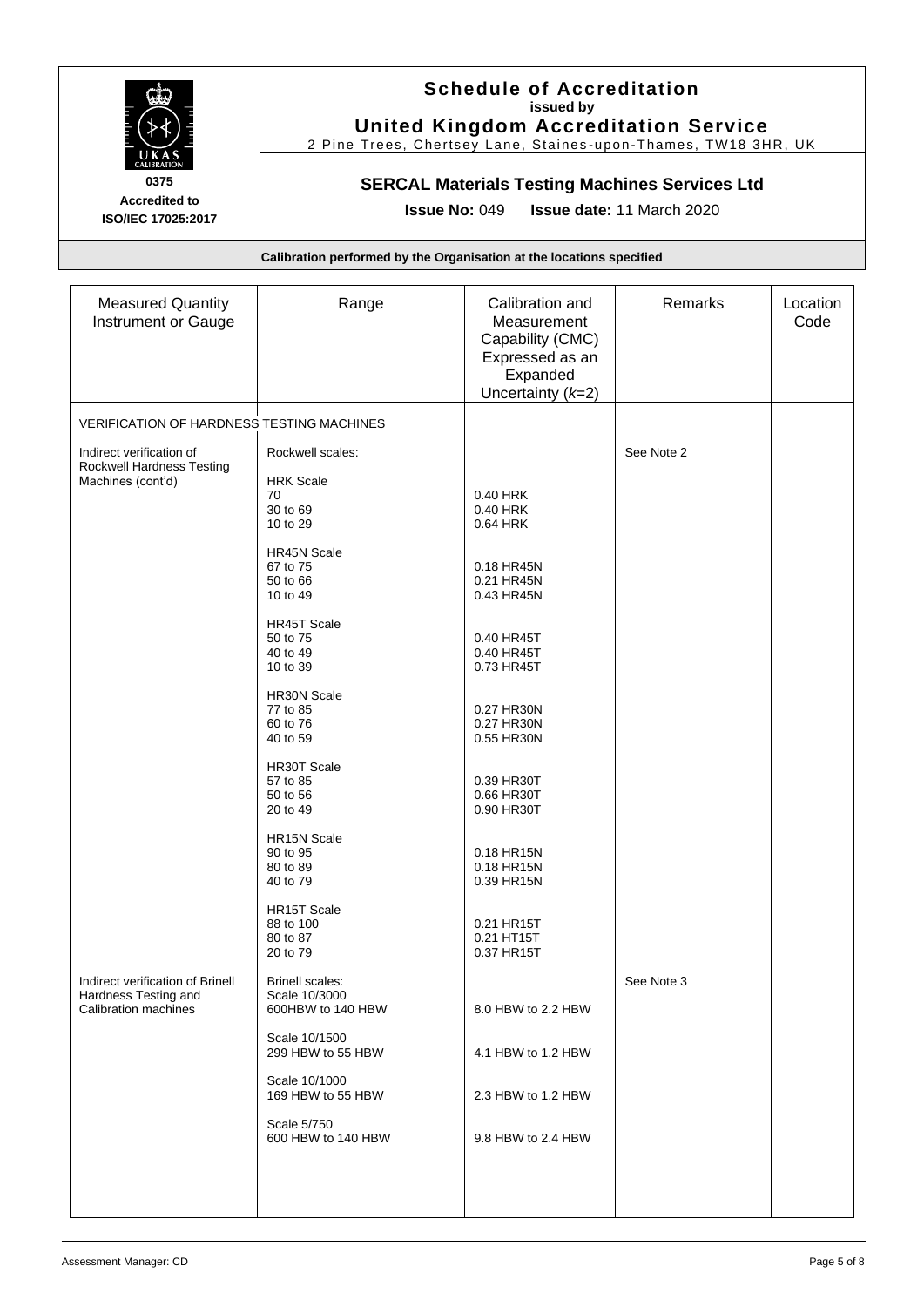

### **Schedule of Accreditation issued by United Kingdom Accreditation Service**

2 Pine Trees, Chertsey Lane, Staines -upon -Thames, TW18 3HR, UK

# **SERCAL Materials Testing Machines Services Ltd**

**Issue No:** 049 **Issue date:** 11 March 2020

| <b>Measured Quantity</b><br>Instrument or Gauge                           | Range                                                                                   | Calibration and<br>Measurement<br>Capability (CMC)<br>Expressed as an<br>Expanded<br>Uncertainty $(k=2)$ | Remarks    | Location<br>Code |
|---------------------------------------------------------------------------|-----------------------------------------------------------------------------------------|----------------------------------------------------------------------------------------------------------|------------|------------------|
| VERIFICATION OF HARDNESS TESTING MACHINES                                 |                                                                                         |                                                                                                          |            |                  |
| Indirect verification of Brinell<br>Hardness Testing machines<br>(cont'd) | <b>Brinell scales:</b><br>Scale 5/250<br>169 HBW to 55 HBW                              | 2.7 HBW to 1.3 HBW                                                                                       | See Note 3 |                  |
|                                                                           | Scale 2.5/187.5<br>600 HBW to 140 HBW                                                   | 16 HBW to 2.9 HBW                                                                                        |            |                  |
|                                                                           | Scale 1/1<br>21.8 HBW to 3.18 HBW                                                       | 1.04 HBW to 0.09 HBW                                                                                     |            |                  |
| Indirect verification of Vickers<br>hardness testing machines             | Vickers scales:<br><b>HV 100</b><br>200<br><b>HV 100</b><br>400<br><b>HV 100</b><br>700 | 1.2 HV<br>3.4 HV<br>4.1 HV                                                                               | See Note 4 |                  |
|                                                                           | <b>HV 50</b><br>200<br><b>HV 50</b><br>400<br><b>HV 50</b><br>700                       | 1.9 HV<br>3.5 HV<br>6.3 HV                                                                               |            |                  |
|                                                                           | <b>HV 30</b><br>200<br><b>HV 30</b><br>400<br>700<br>HV 30                              | 2.0 HV<br>4.4 HV<br>9.3 HV                                                                               |            |                  |
|                                                                           | <b>HV 20</b><br>200<br><b>HV 20</b><br>400<br><b>HV 20</b><br>700                       | 2.5 HV<br>6.2 HV<br>11.0 HV                                                                              |            |                  |
|                                                                           | HV 10<br>200<br><b>HV 10</b><br>400<br><b>HV 10</b><br>700                              | 3.1 HV<br>7.7 HV<br>14.9 HV                                                                              |            |                  |
|                                                                           | HV <sub>5</sub><br>200<br>HV <sub>5</sub><br>400<br>HV <sub>5</sub><br>700              | 3.9 HV<br>11.0 HV<br>19.7 HV                                                                             |            |                  |
|                                                                           | 200<br>HV3<br>HV3<br>400<br>HV3<br>700                                                  | 6.9 HV<br>16.3 HV<br>31.0 HV                                                                             |            |                  |
|                                                                           | HV1<br>200<br>HV1<br>400<br>700<br>HV <sub>1</sub>                                      | 8.7 HV<br>21.4 HV<br>44.0 HV                                                                             |            |                  |
|                                                                           |                                                                                         |                                                                                                          |            |                  |
|                                                                           |                                                                                         |                                                                                                          |            |                  |
|                                                                           |                                                                                         |                                                                                                          |            |                  |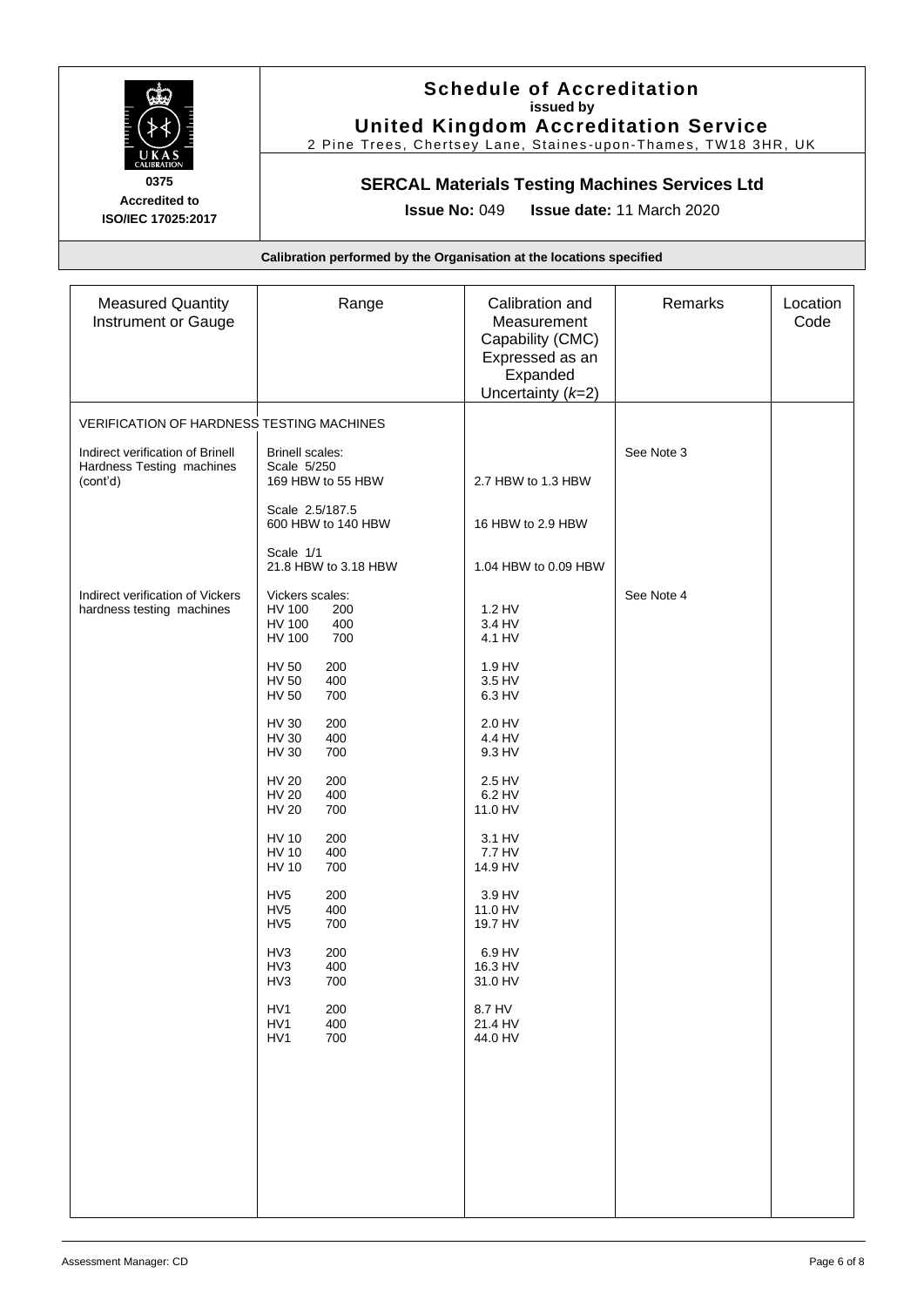

### **Schedule of Accreditation issued by United Kingdom Accreditation Service**

2 Pine Trees, Chertsey Lane, Staines -upon -Thames, TW18 3HR, UK

# **SERCAL Materials Testing Machines Services Ltd**

**Issue No:** 049 **Issue date:** 11 March 2020

| <b>Measured Quantity</b><br>Instrument or Gauge                           | Range                                                                                                                                                                                                                                                                                                                                                                                   | Calibration and<br>Measurement<br>Capability (CMC)<br>Expressed as an<br>Expanded<br>Uncertainty $(k=2)$                                                                                                                       | Remarks    | Location<br>Code |
|---------------------------------------------------------------------------|-----------------------------------------------------------------------------------------------------------------------------------------------------------------------------------------------------------------------------------------------------------------------------------------------------------------------------------------------------------------------------------------|--------------------------------------------------------------------------------------------------------------------------------------------------------------------------------------------------------------------------------|------------|------------------|
| <b>VERIFICATION OF HARDNESS TESTING MACHINES</b>                          |                                                                                                                                                                                                                                                                                                                                                                                         |                                                                                                                                                                                                                                |            |                  |
| Indirect verification of Vickers<br>hardness testing machines<br>(cont'd) | Vickers Scales:<br>HV 0.5<br>200<br>HV 0.5<br>400<br>HV 0.5<br>700<br>HV 0.3<br>200<br>HV 0.3<br>400<br>HV 0.3<br>700<br>HV 0.2<br>200<br>HV 0.2<br>400<br>HV 0.2<br>700<br>HV 0.1<br>200<br>HV 0.1<br>400<br>HV 0.1<br>700<br>HV 0.05<br>200<br>HV 0.05<br>400<br>HV 0.05<br>700<br>HV 0.025 200<br>HV 0.025 400<br>HV 0.025 700<br>HV 0.01<br>200<br>HV 0.01<br>400<br>HV 0.01<br>700 | 5.0 HV<br>15.0 HV<br>17.0 HV<br>6.0 HV<br>16.0 HV<br>19.0 HV<br>7.0 HV<br>17.0 HV<br>20.0 HV<br>10.0 HV<br>30.0 HV<br>40.0 HV<br>8.5 HV<br>19.0 HV<br>27.0 HV<br>9.0 HV<br>20.0 HV<br>30.0 HV<br>10.0 HV<br>30.0 HV<br>40.0 HV | See Note 4 |                  |
| <b>END</b>                                                                |                                                                                                                                                                                                                                                                                                                                                                                         |                                                                                                                                                                                                                                |            |                  |